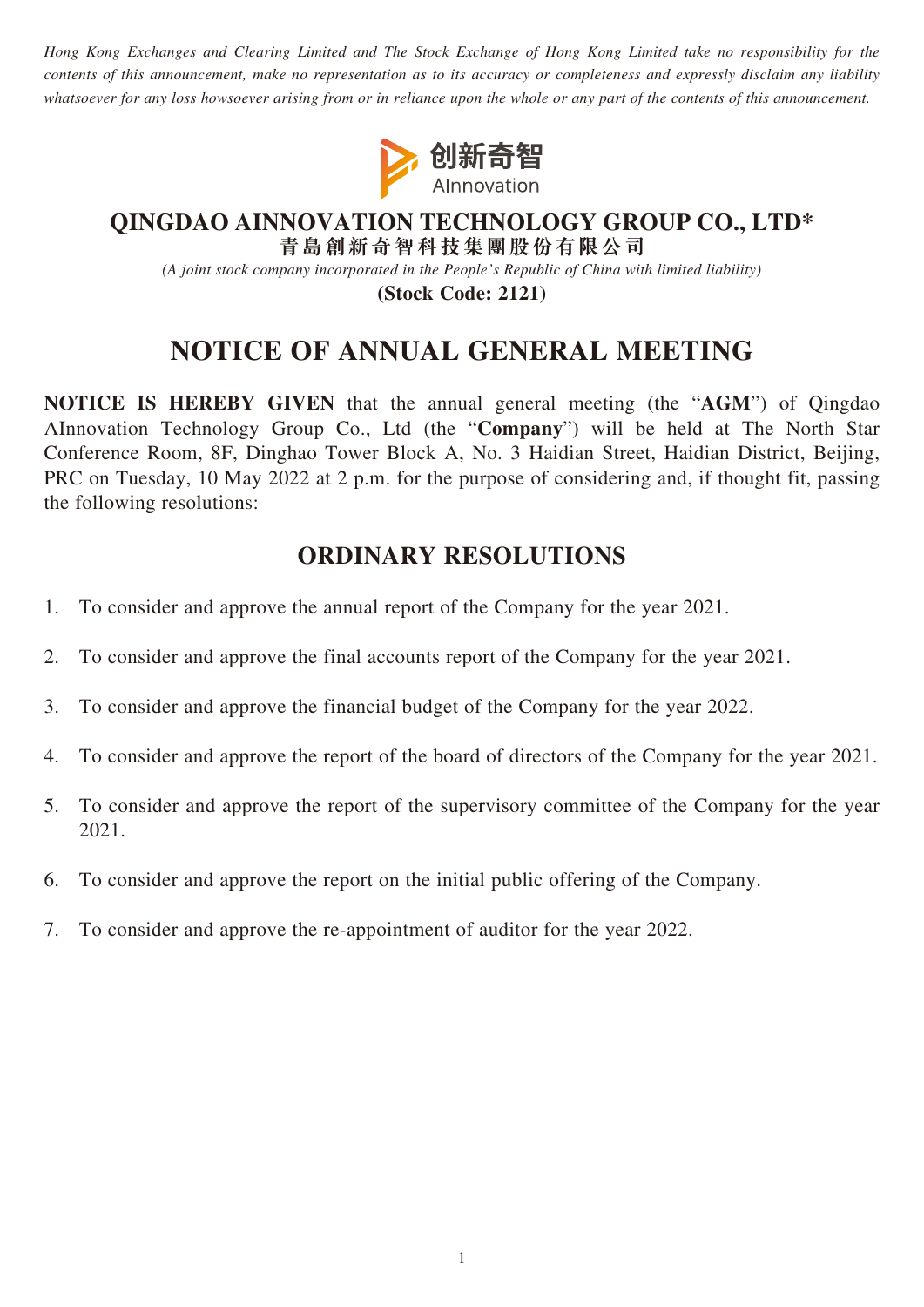### **SPECIAL RESOLUTIONS**

- 8. To consider and approve the proposed amendments to the Articles of Association of Qingdao AInnovation Technology Group Co., Ltd.
- 9. To consider and approve the proposed granting of general mandate to the board of directors of the Company to repurchase shares:
	- (a) subject to compliance with the prevailing requirements of the Rules Governing the Listing of Securities on The Stock Exchange of Hong Kong Limited and paragraph (b) below, a general mandate be and is hereby generally and unconditionally given to the directors of the Company to exercise during the Relevant Period (as defined below) all the powers of the Company to repurchase its shares in accordance with all applicable laws, rules and regulations;
	- (b) the total number of shares of the Company to be repurchased pursuant to the mandate in paragraph (a) above shall not exceed 10% of the total number of issued shares of the Company as at the date of passing of this resolution; and
	- (c) for the purposes of this resolution:

"Relevant Period" means the period from the passing of this resolution until whichever is the earliest of:

- (i) at the end of the 2022 annual general meeting of the Company; or
- (ii) the date on which the special resolution passed at the general meeting of shareholders withdraws or amends the mandate mentioned in this proposal.

By order of the Board **QINGDAO AINNOVATION TECHNOLOGY GROUP CO., LTD 青島創新奇智科技集團股份有限公司** *Executive Director and Chief Executive Officer* **Xu Hui**

Hong Kong, 14 April 2022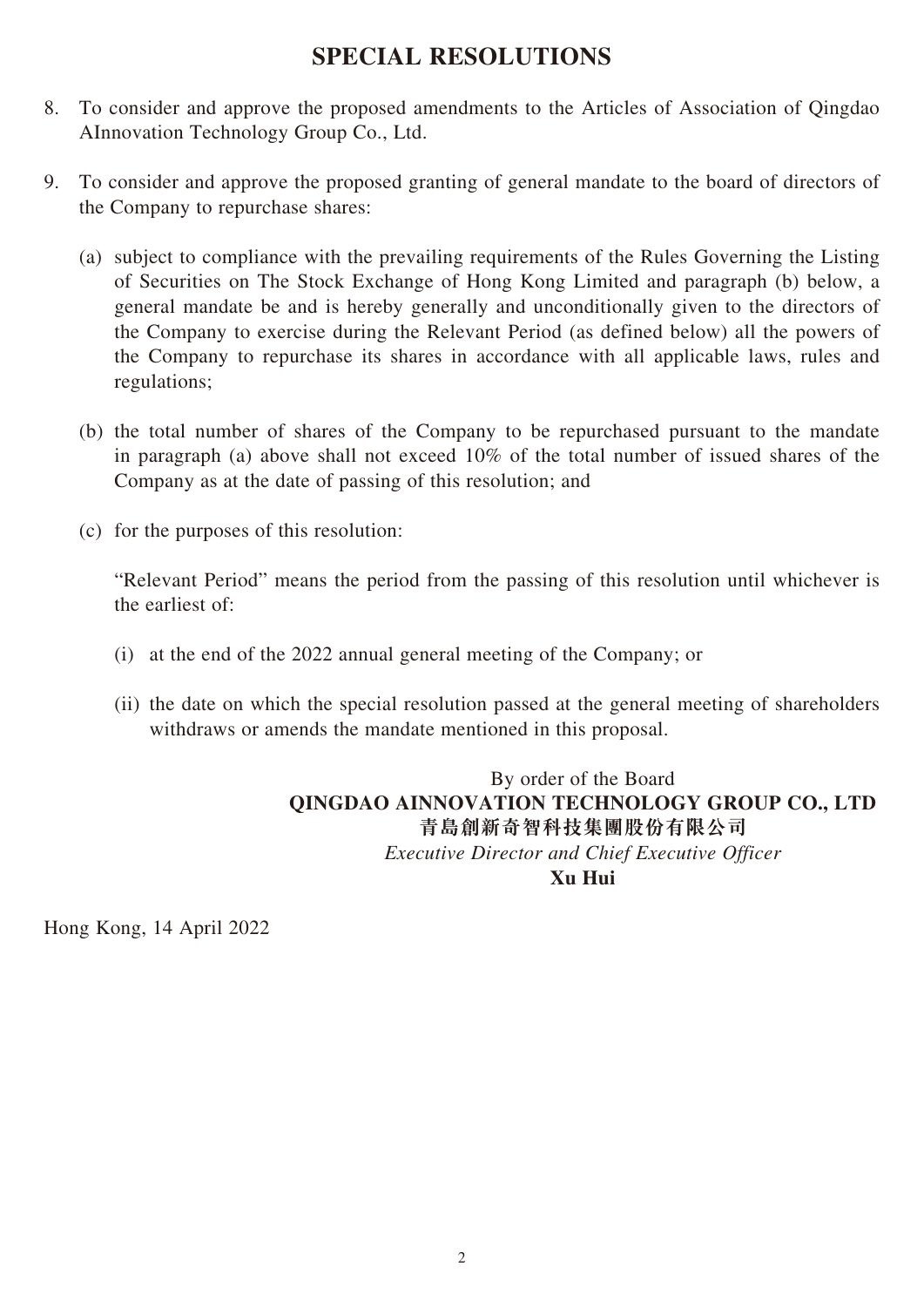#### *Notes:*

- 1. In order to determine the list of shareholders of the Company who are entitled to attend the AGM, the register of members of the Company will be closed from Wednesday, 4 May 2022 to Tuesday, 10 May 2022, both days inclusive, during which period no transfer of shares of the Company (the "**Shares**") will be effected. Unregistered holders of shares of the Company who wish to attend the AGM must lodge the share certificate accompanied by transfer documents with the Company's H Share registrar, Computershare Hong Kong Investor Services Limited, at Shops 1712–1716, 17th Floor, Hopewell Centre, 183 Queen's Road East, Wan Chai, Hong Kong for registration no later than 4:30 p.m. on Tuesday, 3 May 2022. Shareholders whose names appear on the register of members of the Company on Tuesday, 10 May 2022 are entitled to attend and vote at the AGM.
- 2. Shareholders who are entitled to attend and vote at the AGM may appoint one or more proxies to attend and vote on their behalves. A proxy need not be a member of the Company, but must be present in person at the AGM to represent the member.

The instrument appointing a proxy must be in writing under the hand of a Shareholder or his attorney duly authorised in writing. If the Shareholder is a corporation, that instrument must be either under its common seal or under the hand of its director(s) or duly authorised attorney(s). If that instrument is signed by an attorney of the Shareholder, the power of attorney authorising that attorney to sign or other authorisation document must be notarised.

In order to be valid, the proxy form together with the notarised power of attorney or other authorisation document (if any) must be deposited at the Company's H share registrar, Computershare Hong Kong Investor Services Limited, at 17M Floor, Hopewell Centre, 183 Queen's Road East, Wan Chai, Hong Kong not less than 24 hours before the time fixed for the holding of the AGM (i.e. before 2 p.m. on Monday, 9 May 2022) or any adjournment thereof (as the case may be). Completion and return of the form of proxy will not preclude Shareholders from attending and voting in person at the AGM or any adjournment thereof should they so wish.

- 3. Pursuant to the provisions of the Articles of Association, any vote of Shareholders at a general meeting must be taken by poll. As such, the resolutions set out in the notice of the AGM will be voted by poll.
- 4. The AGM is expected to last for half a day. Shareholders or their proxies shall produce their identity documents when attending the AGM (or any adjournment thereof). Shareholders or their proxies attending the AGM shall be responsible for their own travel and accommodation expenses.
- 5. For details of the resolutions, please refer to the circular of the Company dated 14 April 2022 (the "**Circular**") and the 2021 annual report of the Company published by the Company on the websites of the Hong Kong Stock Exchange (https://www. hkexnews.hk) and the Company (https://www.ainnovation.com) on 14 April 2022.
- 6. If the attending shareholder is a corporation, its legal representative shall produce his/her identity card, valid certificate and share certificate which can prove his/her qualification as a legal representative; if the proxy attends the meeting, the proxy shall produce his/her identity card and the written power of attorney duly issued by the relevant shareholder.
- 7. References to time and dates in this notice are to Hong Kong time and dates.